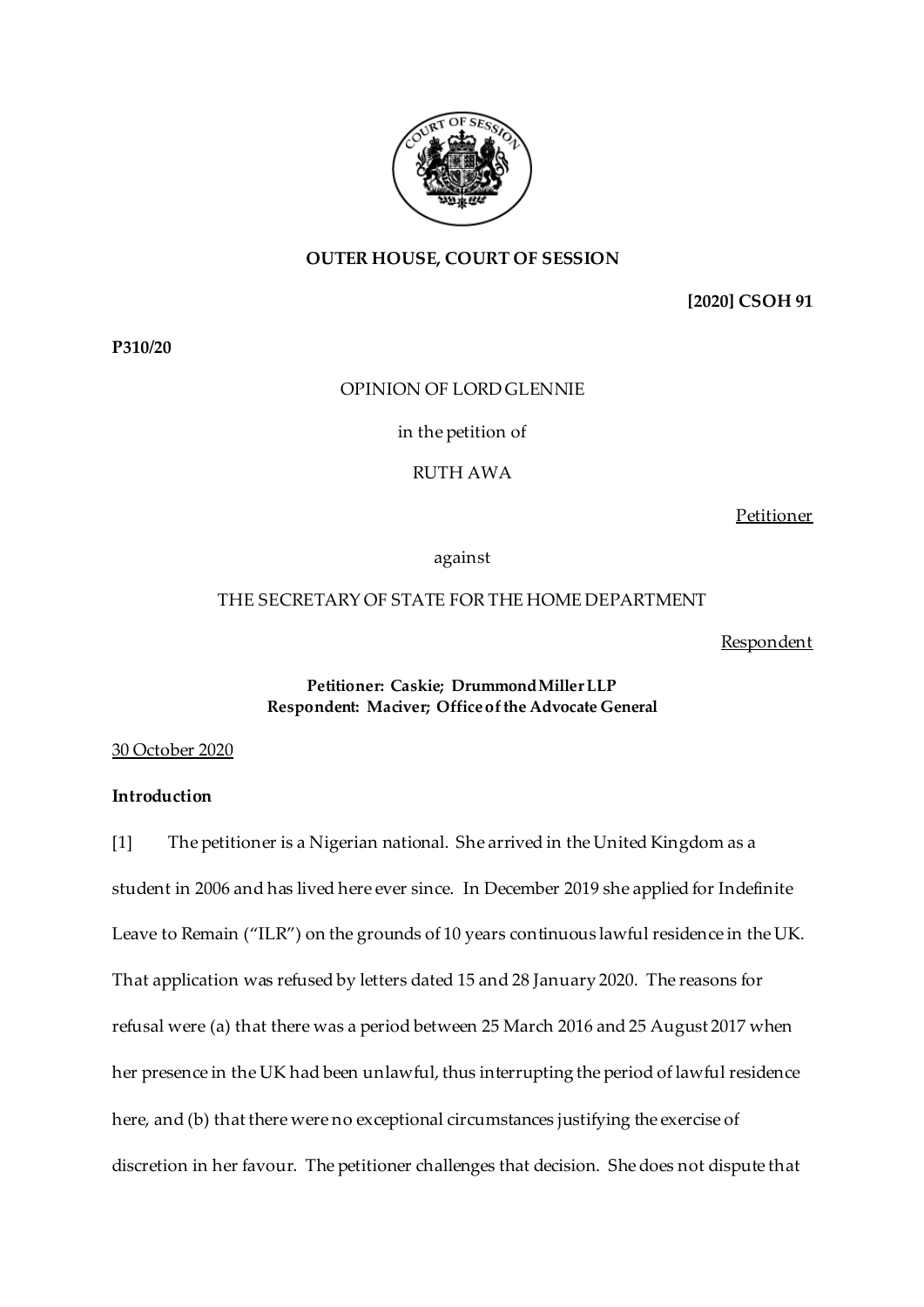the period of her lawful residence in the UK was interrupted between March 2016 and August 2017; but she says that the Secretary of State failed properly to take into account the circumstances in which that interruption occurred - had she done so she would, or at least should, have exercised her discretion in favour of granting ILR outwith the rules. She seeks reduction of the Secretary of State's decision which, if granted, would have the practical effect of requiring the Secretary of State to reconsider the matter.

#### **The relevant facts**

[2] The background circumstances are not in dispute and can be set out relatively briefly. In September 2006 the petitioner entered the UK with entry clearance as a student valid until December 2007. She applied within that time for further leave to remain under the Fresh Talent - Working in Scotland Scheme and leave to remain on that basis was granted until July 2009. In October 2009 she applied out of time for further leave to remain as a Tier 4 General Student, and leave was granted, with effect from that date, until 31 January 2014. Further applications, in both cases made within time, resulted in leave to remain being granted on that same basis until 13 July 2014 and, subsequently, until 2 April 2015. She applied within that time for further leave to remain under the Tier 4 General Doctorate Extension Scheme and leave to remain was granted until 24 March 2016.

[3] What happened thereafter is important and requires to be set out in greater detail. [4] On 16 March 2016, again within time, the petitioner applied for further limited leave to remain on the basis of her family and private life established in the UK since her arrival in 2006. Although it forms no part of this petition for judicial review, the petitioner has a husband in the UK and a son who was born here, and the application engaged Art 8 ECHR. The application itself was not before the court, but its content is clear from the other material

 $\mathcal{D}$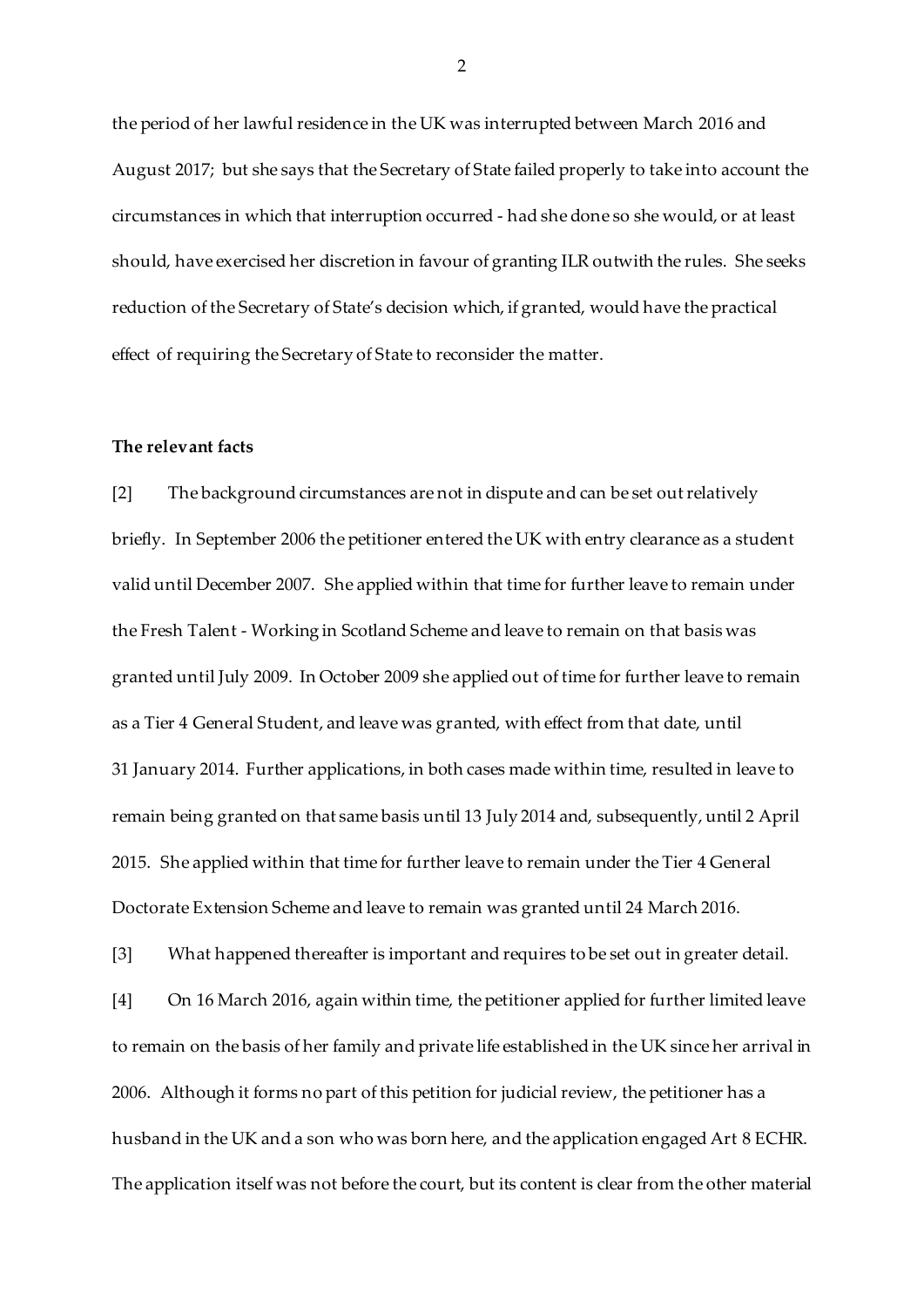lodged in process. The application was made on behalf of the petitioner by Latta & Co, her solicitors.

[5] By letter dated 8 April 2016 the Home Office acknowledged receipt of the application. They commented that the application raised Convention issues which were complex in nature but they would make a decision on the case as quickly as possible. It was not in dispute that, had the application been granted, the grant of leave to remain would have dated back to the date of the application or some other appropriate date, so there would not have been a gap between the expiry of the previous leave to remain (24 March 2016) and the date when the new application was granted. In other words, the petitioner would not have been regarded as an "overstayer" during that period.

[6] On 18 May 2016 the Home Office sent a letter to the petitioner's solicitors, Latta & Co, pointing out that the application as submitted on behalf of the petitioner was not valid since certain mandatory sections had not been completed and the application had not been accompanied by the mandatory photographs. I have no reason to doubt that this letter was sent. But Latta & Co say that they never received it, and I have no reason to doubt this either. Indeed, at the hearing before me, Mr Maciver, who appeared on behalf of the respondent, very properly made it clear that he did not seek to challenge the statement by Latta & Co that they did not receive the letter. It is an unfortunate fact of life that letters do sometimes go astray. The position of Latta & Co is in any event supported by inferences to be drawn from later correspondence.

[7] The mistakes in completing the application form must, obviously, be laid at the door of the petitioner and/or her solicitors. But there is no reason to doubt that, had they received the letter of 18 May 2016, Latta & Co would have sent the missing material to the Home Office, thereby correcting the errors in the application. Nor is there any reason to doubt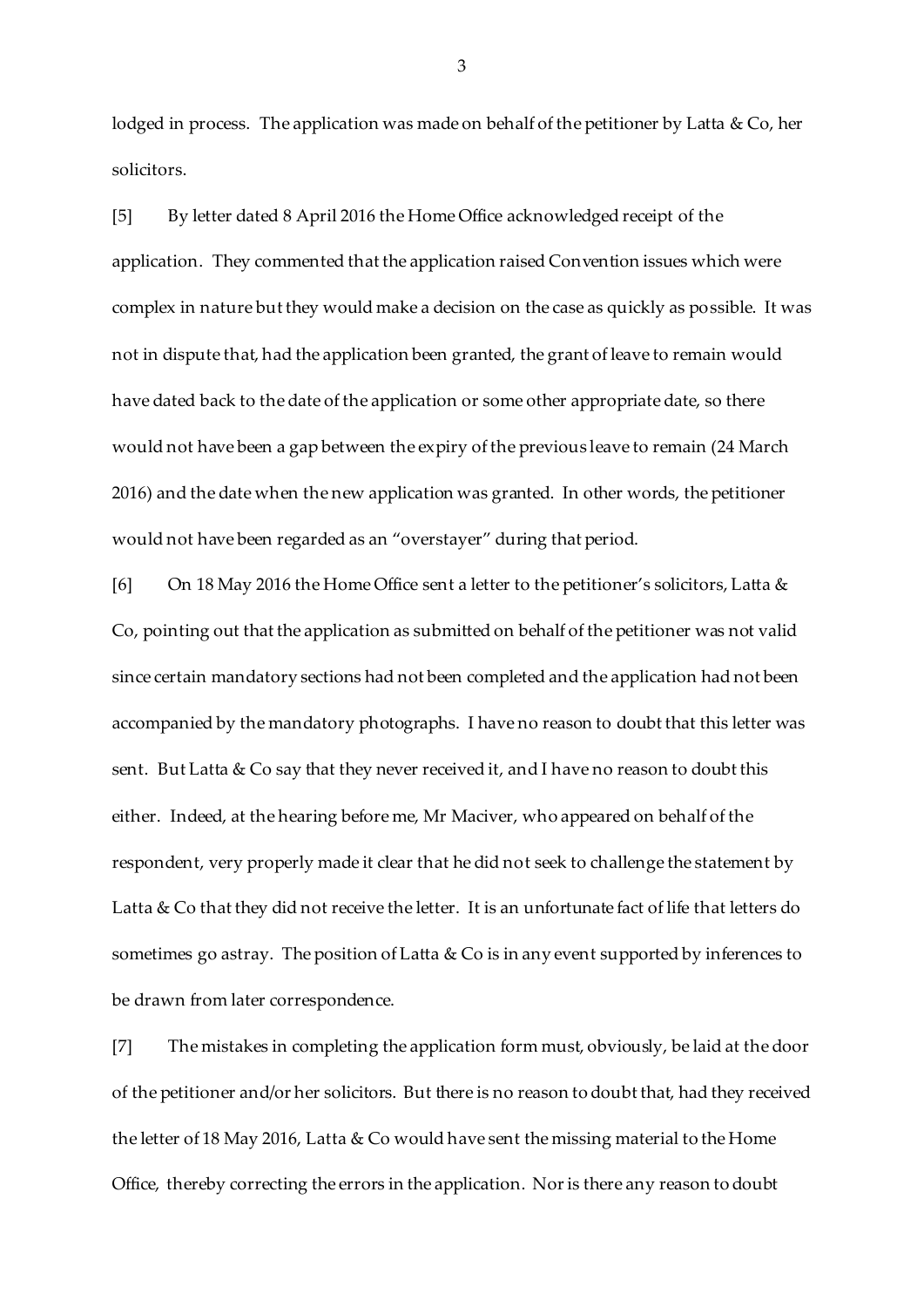that, had this been done, further limited leave to remain would have been granted on the basis of the corrected application, and that leave to remain would have been backdated as explained in para [5] above. Mr Maciver did not seek to suggest otherwise. That this is so is apparent from two matters. First, whether or not the Home Office has a practice of sending out a letter pointing out basic mistakes in the application, it is plain that they would not do so in a case where they considered that the application was likely to be refused once the missing material was provided and the defects in the application made good. There would be no point. Second, the fact is, as appears from para [12] below, that when a further application was made, on the same basis as the previous application, it was granted.

[8] Not having received the letter of 18 May 2016, Latta & Co did not respond to it and did not correct the defects in the application.

[9] On 5 July 2016, not having had a response to its letter of 18 May 2016, the Home Office wrote to the petitioner, c/o her solicitors, informing her that her application was rejected as invalid. The relevant part of that letter reads as follows:

"Thank you for your attempted application for leave to remain in the United Kingdom.

We wrote to you on 16 March 2016 to notify you that your application or claim was invalid. We told you the specific reasons for this and gave you the opportunity to provide the required fee, additional information or documentation. You have failed to do so within the specified timescale and, for the reasons set out below your application or claim is being rejected as invalid. …"

The letter then goes on to set out what needs to be done in order to make a valid application. This is all generic, clearly from a standard form letter. There is a reference to requiring the correct form to be used, with a short period allowed for use of the previous version where there has been a change. Three points are then made, with a box against each point which has been checked: any section of the form which is stated to be mandatory must be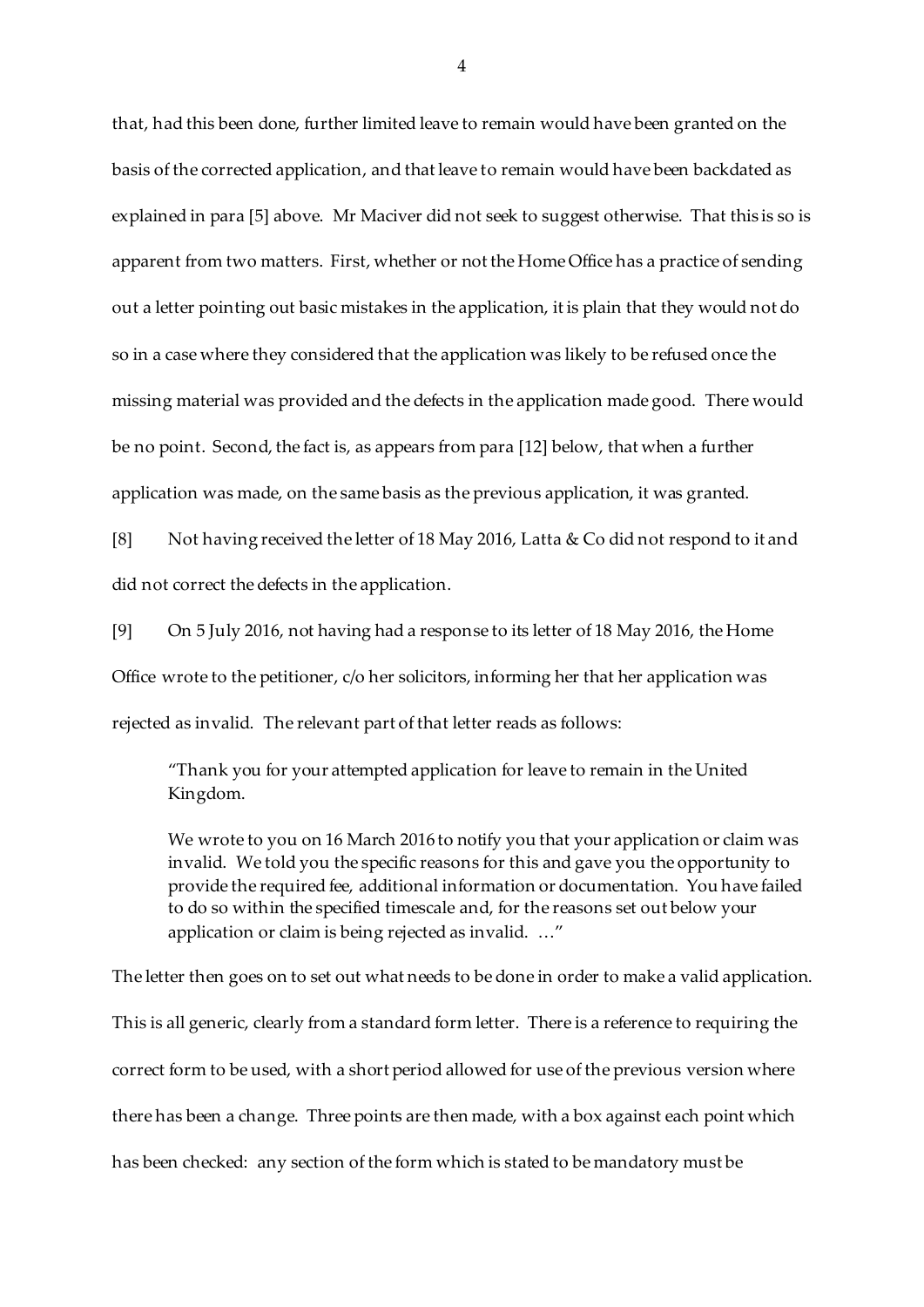completed as specified; the application must be accompanied by photographs which are described as mandatory in the form; and the photographs must be in the format specified. The letter then moves on to state the consequences of the decision that the application was invalid, referring to the possibility of removal from the UK.

[10] The letter from the Home Office of 5 July 2016 does not refer to the letter of 18 May in which it had pointed out the defects in the application. Instead, as appears from the above quotation, it refers to a letter of 16 March 2016. There was no such letter. This was a mistake by the Home Office - their intention must have been to refer to the 18 May letter - but the nature of that error was not realised by Latta & Co, who thought that the Home Office was referring to a letter (which they had not received) sent by them on 16 March, which letter appeared (from what was later said about it in the 5 July letter) to be focused on whether the petitioner's application had been made using the correct form, the prescribed form having changed at about that time. Ultimately this may not matter, but looking at the matter as a whole it would not be right to treat that 5 July letter from the Home Office as putting Latta & Co on notice that they had been told by the Home Office in May 2016 of the particular problems with the application submitted by them on behalf of the petitioner on 16 March.

[11] The response by Latta & Co was to submit a new application on behalf of the petitioner for further limited leave to remain on the same basis as before. This they did by letter of 22 July 2016. It is clear from this letter that, as explained in para [10] above, they then understood that the objection taken to the previous application related to the form on which the application had been made. Thus, they referred to the fact that the application form changed on 18 March 2016, after the application on behalf of the petitioner had been submitted, and they also referred to paragraph 341 of the Immigration Rules which provides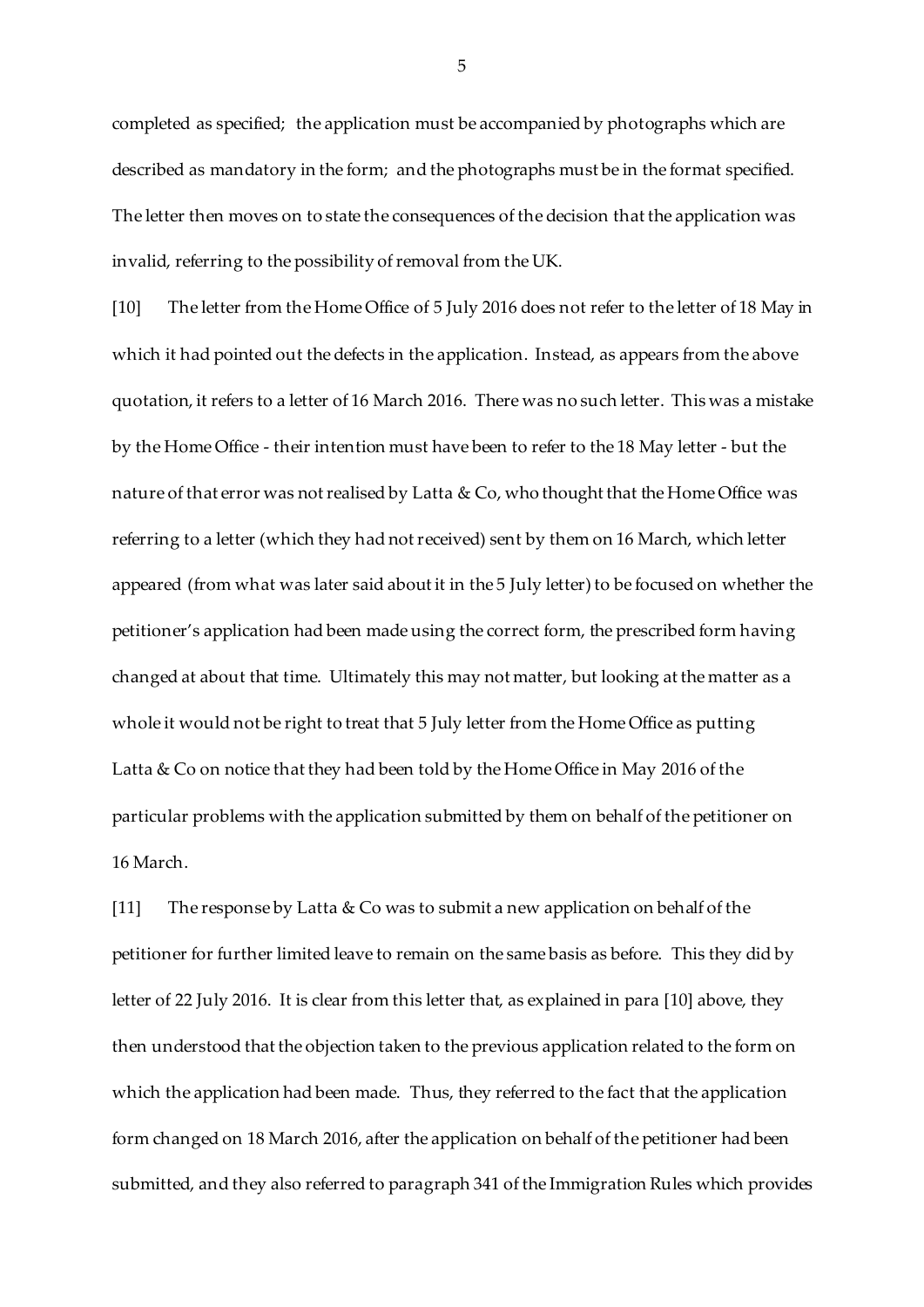that the old form may be used for a period of 21 days after any change. In those circumstances they asserted that the decision to reject the application was unlawful and that the grant of leave to remain in response to the new application should be backdated to 17 March 2016, when the previous application would have been received by the Home Office:

"The decision of 5th July 2016 is unlawful. A valid application was made on 15th March 2016 and received by you on 17th March 2016. Accordingly the date of client's application should be deemed to be 17th March 2016. Our client's period of valid leave should be backdated to this date and the application should be reconsidered in light of the relevant Immigration Rules and forms in use at the time the application was submitted (which the First Tier Tribunal would have regard to if the matter proceeded to appeal)."

[12] The Home Office took over 13 months to deal with this new application. Eventually, by letter of 25 August 2017 they granted the application, but only with effect from the date of their letter. That period of leave to remain lasted until 25 February 2020. The effect of not backdating the grant of leave to remain was that there was a period between 24 March 2016 (when the previous leave expired) and 25 August 2017 (when leave was again granted) during which the petitioner was in the UK unlawfully.

[13] On 25 December 2019 the petitioner applied for ILR on the basis, as noted above, of 10 years continuous lawful residence in the UK: Rule 276B(1)(a) of the Immigration Rules. The reason why she could not apply on this basis until late 2019 was because there was a brief interruption in her period of lawful residence back in 2009, when she applied out of time for limited leave to remain, which application was granted with effect only from the date on which it was granted: see para [2] above. A copy of the application of 25 December 2019 was not lodged in process, so it is not possible to see what, if anything, was said in it about the gap (between March 2016 and August 2017) when the petitioner was in the UK unlawfully.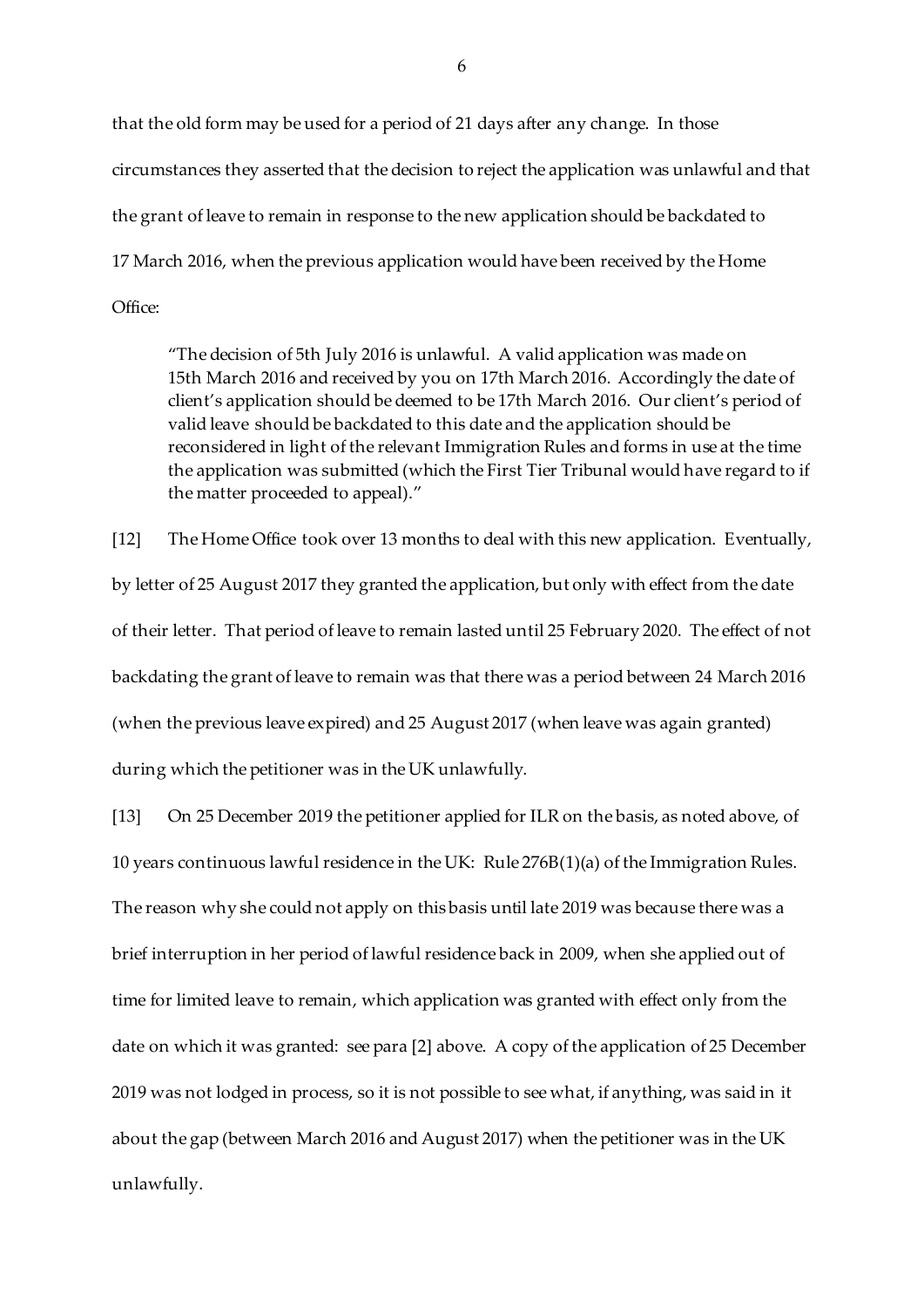[14] The application for ILR was refused. The decision is to be found in letters of 15 and 28 January 2020. Both are to the same general effect. In both letters it is pointed out that there was a break in the accrual of any period of continuous lawful residence because of the gap between the expiry of limited leave to remain in March 2016 and the new grant of limited leave to remain in August 2017. Reference was made in the letter of 15 January 2020 to the letter of 18 May 2016 pointing out the defects in the application, the fact that no reply was received to that letter, the fact that in the absence of any reply the application was refused and the fact that the subsequent new application on 22 July 2016 was made outside the period of 4 weeks allowed after the expiry of the petitioner's previous grant of leave to remain. In those circumstances there was no uninterrupted period of 10 years continuous lawful residence in the UK. The Home Office letter went on to say that the petitioner appeared to be eligible for a further grant of limited leave to remain, but I need not say anything further about this point.

[15] As far as can be seen from the papers lodged in process, this was the first explicit reference to the letter of 18 May 2016. In response to the letter of 15 January 2020, Latta & Co wrote to the Home Office saying that they had never received any such letter. The letter from Latta & Co is not before the court and it is not entirely clear what representations were made in it. However those representations were responded to in the Home Office letter of 28 January 2020 in the following terms:

"You have provided representations which state that your representatives did not receive the invalidation letter dated 18th May 2016 regarding your incomplete application. Having further investigated your representations and consulted with senior caseworkers regarding whether discretion should be applied in this instance to permit indefinite leave to remain outside of the immigration rules on an exceptional basis, it has been considered that in these circumstances discretion is not able to be applied.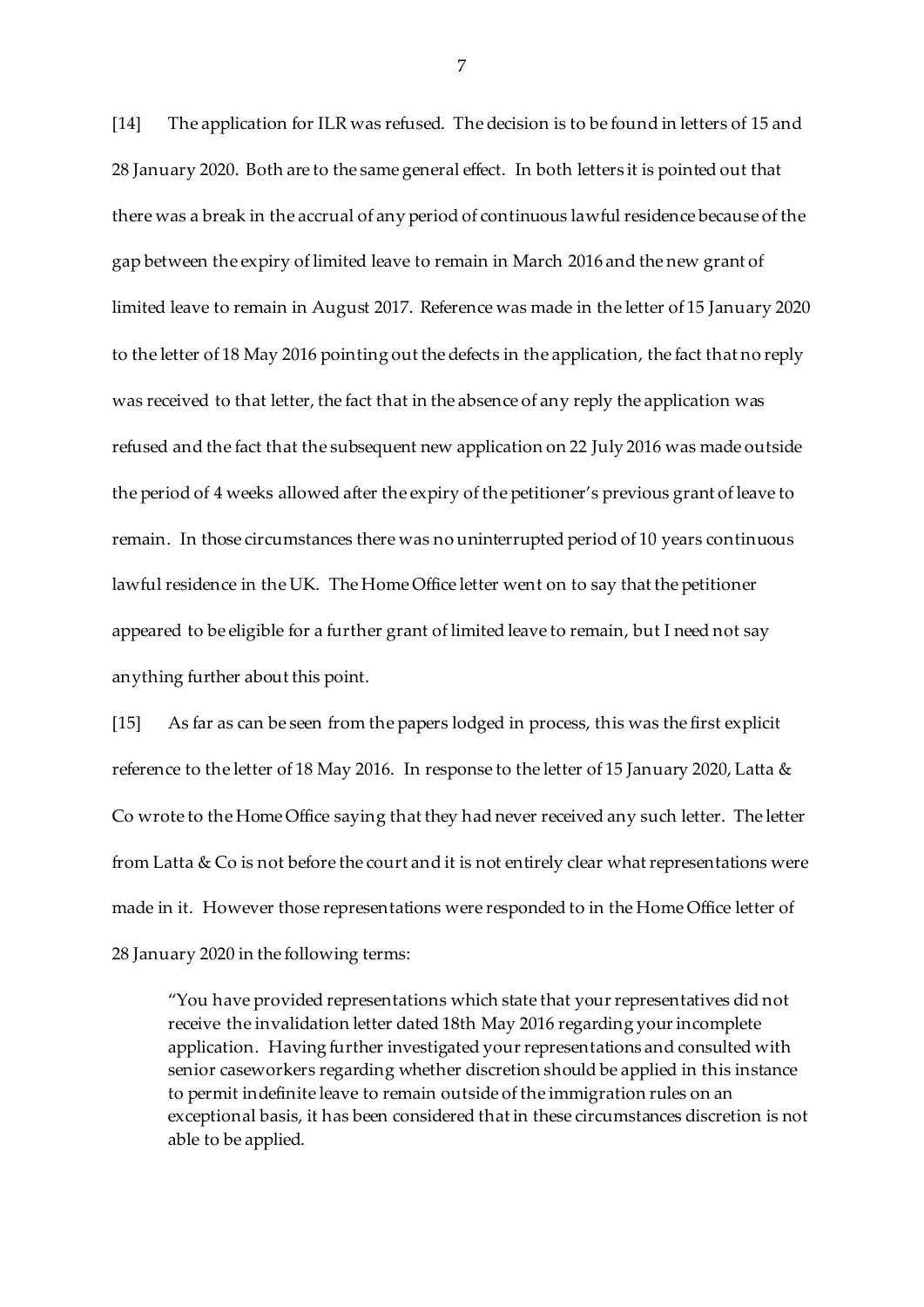As the notification letter of 18th May 2016 was sent to the correct address of your representatives, Latta & Co Solicitors, it is deemed that this letter has been served. In addition, it is considered that the onus is on you as the applicant to submit all the relevant and required information at the time of the application for it to be considered a valid application and to prevent any breach of the immigration rules. Therefore you attempted to apply in time but the application was incomplete and as such fell to be rejected."

[16] This correspondence was followed in March 2020 by a pre-action letter from Latta & Co emphasising that the letter of 18 May was never received by them, and a response to that pre-action letter by the respondent adhering to her position. It is unnecessary to set out the terms of those letters.

# **Submissions**

[17] On behalf of the petitioner it was accepted that the respondent was entitled to form the view that the petitioner had failed to show a period of 10 years uninterrupted lawful residence in the UK. That part of her decision could not be criticised, though it was somewhat ungenerous of her to rely, as part of that period of interruption, on the year or more taken by the Home Office to deal with the renewed application made in July 2016. It could not be argued that the respondent had erred in law in arriving at that part of the decision; but in so far as the length of the interruption was a relevant factor in the exercise of discretion, only the shorter period, between March and July 2016, was attributable to the petitioner or those acting for her.

[18] The petitioner's argument focused on the respondent's exercise of her discretion when considering whether to grant ILR outwith the rules. The respondent had asked herself the right question, namely whether she should exercise her discretion to grant ILR outside the immigration rules on an exceptional basis, but she had failed to have regard to all the relevant circumstances. The starting point, it was submitted, was that this was an applicant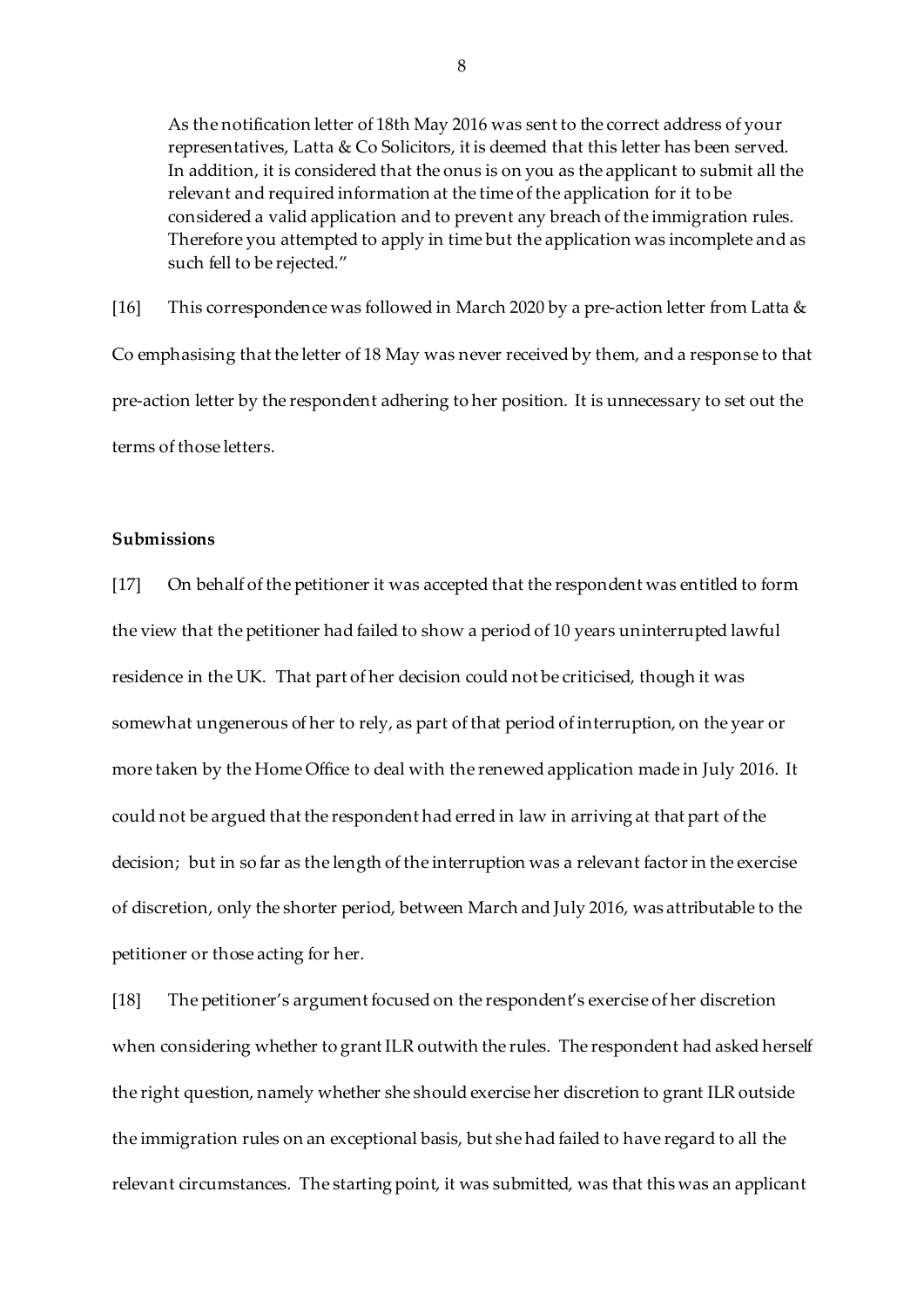who had been granted limited leave to remain on each application until that of 16 March 2016. In respect of that application the respondent would have expected to have granted limited leave to remain - that was why she sent out the letter of 18 May 2016 (which the petitioner did not receive) anticipating that the defects in the application would easily be fixed. The grant of the petitioner's further application in the same form and on the same grounds in July 2016 confirms that there was no difficulty with the application on its merits. What went wrong was that the petitioner's agents made a mistake in submitting the application in March 2016, the Home Office recognised that there had been an error and sent a letter asking for error to be corrected, but that letter was not received by the petitioner or her agents. In those circumstances it was not good enough for the respondent simply to say that the letter was "deemed" served. The Home Office clearly thought it right that the applicant be given an opportunity of correcting her application. No such opportunity was in fact given - the letter of 18 May was not received, the application was therefore not corrected and because of that the application was refused. Any proper consideration of the application for ILR ought to have taken into account the fact that there had been a mishap which had resulted in the March 2016 application being refused when it would in the ordinary course of been granted.

[19] On behalf of the Secretary of State it was submitted that the petitioner's claim was barred by mora, taciturnity and acquiescence. Reference was made to *United Co-Operative Ltd* v *National Appeal Panel for Entry to the Pharmaceutical Lists* [2007] SLT 831. Although the decision under review was the decision by the respondent in January 2020 refusing the application for ILR - and it was accepted that the petition was made within the period of 3 months allowed by section 27A of the Court of Session Act 1988 - the substance of the argument was a challenge to what had happened in July 2016 (when the March 2016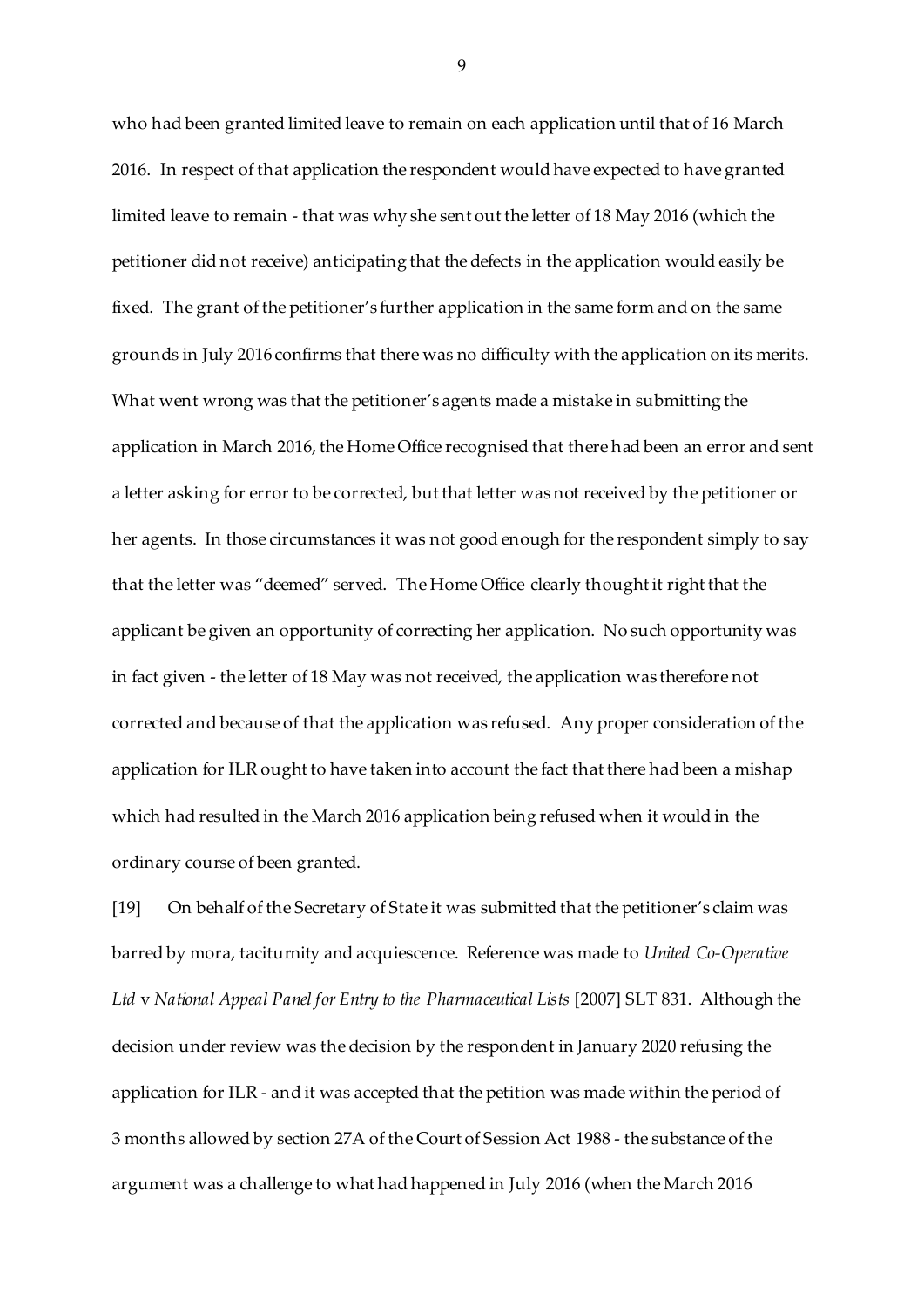application for limited leave to remain was refused) and August 2017 (when the renewed application for limited leave to remain was granted but not made retrospective). If there was any force in the petitioner's arguments, they would have provided a sound basis for challenging either or both of those decisions. But it was now too late; to allow these decisions to be opened up 3 or 4 years after they were made was inconsistent with sound administration.

[20] On the merits of the issue, it was submitted that the respondent was perfectly entitled to take the view that the letter of 18 May 2016 had been sent by her. She could not be concerned with the question of whether it had been received. As it was put in the respondent's written submissions, the respondent's focus was upon her own actions, not upon those of the petitioner's agents - it was reasonable for her to work on the basis that, having posted a letter to the correct address, she had served it.

[21] In answer to the submission on mora, taciturnity and acquiescence, Mr Caskie, who appeared for the petitioner, submitted that there was nothing that could reasonably have been done in response to the decisions taken in July 2016 (the decision to refuse the March 2016 application) and August 2017 (the grant of limited leave to remain but only as from the date of the decision). In the circumstances prevailing at the time it was difficult to see how those decisions could have been challenged. The March 2016 application was defective and the defect had not been corrected; it would have been difficult to argue that the Secretary of State was acting unlawfully in refusing it. The application in July 2016 was made significantly after the expiry of the previous grant of limited leave to remain. It would have been difficult to argue that the decision not to backdate the grant of leave to the date of the first application was unlawful. But in any event any proposed judicial review would have been met by the response on behalf of the Secretary of State that success would have no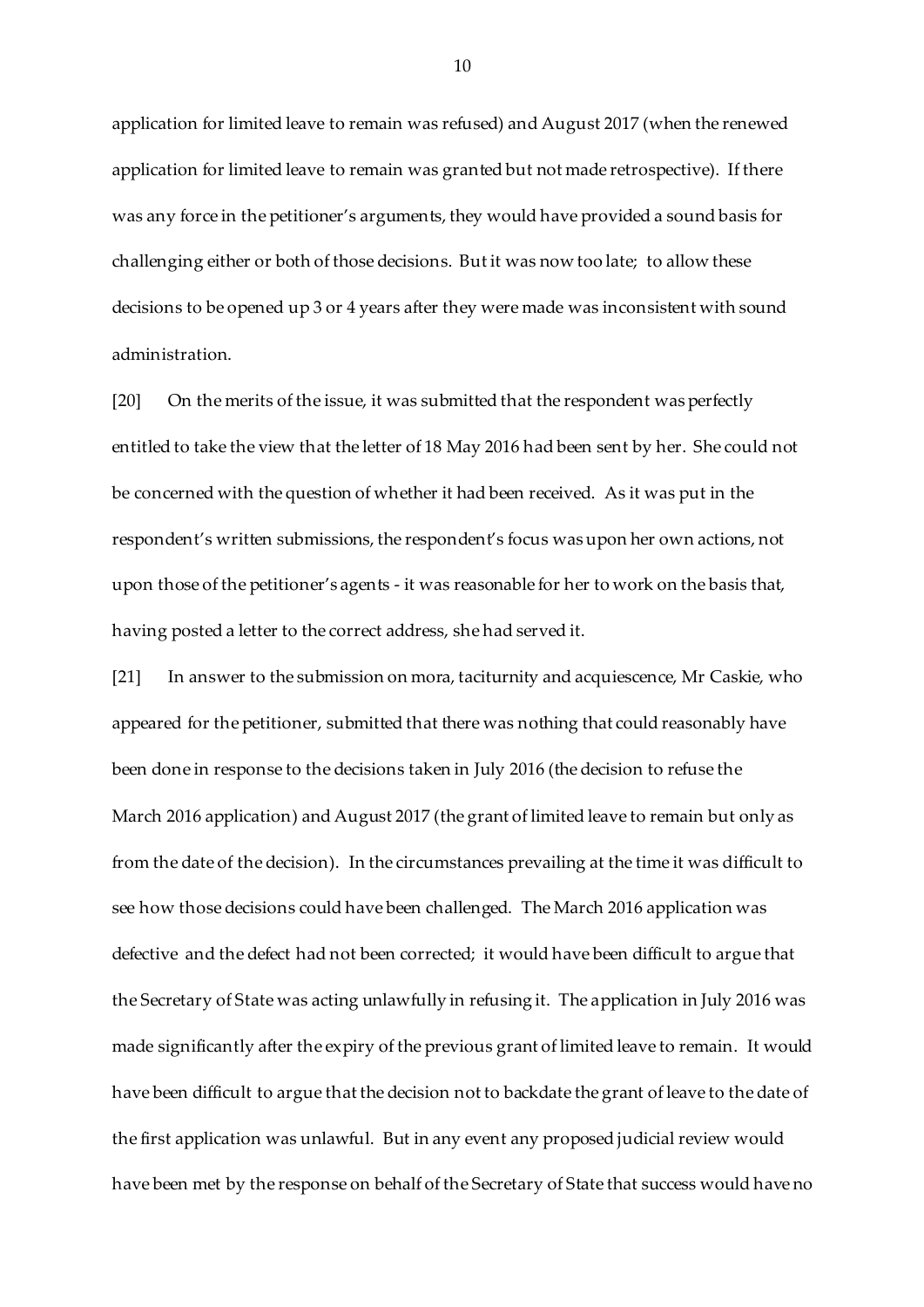practical effect, since the petitioner had been granted leave to remain on a limited basis. Any attempt to look forward to the impact of those decisions upon an application for ILR at the end of 2019 would have been dismissed as speculative. Those earlier decisions only came to matter when the application was made for ILR and was refused on the basis that, as a result of those decisions, there was a gap in the period relied upon as constituting 10 years continuous lawful residence.

#### **Decision and reasons**

[22] Though the factual background is somewhat complex, the point at issue is relatively straightforward.

[23] The petitioner in this case does not challenge the lawfulness of the decision in January 2020 that the petitioner's claim to have accrued 10 years continuous lawful residence had to be rejected because of the interruption of that lawful residence between 24 March 2016 and 25 August 2017. It does not matter whether the period between July 2016 and August 2017 is discounted as being due to delay on the part of the Home Office in dealing with the second application. The fact is that even without this delay there was an interruption of the 10 year period between 24 March 2016 (when the previous limited leave to remain expired) and 22 July 2016 (when the further application for limited leave to remain was made). That period of unlawful residence in the UK was sufficient to interrupt the period of 10 years continuous lawful residence.

[24] It is accepted on behalf of the respondent that there was a discretion to be exercised as to whether the application should be granted even though it did not comply with the rules. Although this is sometimes characterised as a search for exceptional circumstances justifying a grant of leave, exceptionality as such is not the test. The question is simply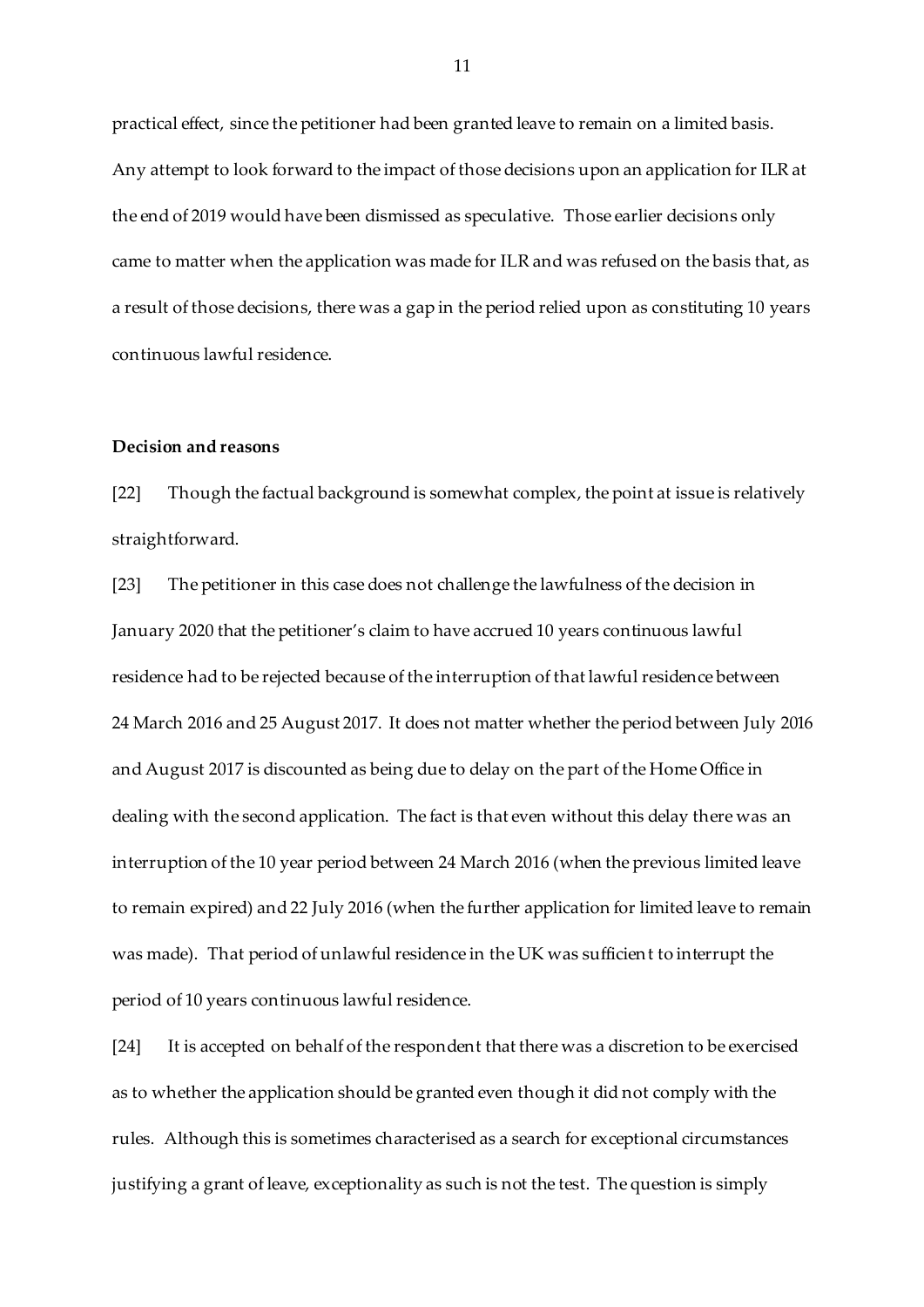whether in view of the particular circumstances applying to her case, the petitioner deserves to succeed outwith the relevant rules. That is the question which the Secretary of State asked herself in this case. In considering whether there were such circumstances it was incumbent on the Secretary of State to have regard to all relevant circumstances. These would include, in the present case, the fact that but for the mishap, the breakdown of communication, in May 2016, when the letter of 18 May 2016 pointing out errors in the application was sent but not received, the application would have been corrected and leave would have been granted backdated to the date of the application. The interruption to the petitioner's 10 years continuous lawful residence in the UK resulted from an unfortunate mishap. Those circumstances were known to the Secretary of State, at latest when the point was made to her after her initial rejection of the petitioner's application by letter of 15 January 2020. She had the opportunity at that stage to reconsider her decision. Instead of that she took a stand on the issue of the letter being "deemed" served on the petitioner. Her focus was, as explained in the written submissions lodged on her behalf, on justifying her own actions. That was not the right approach. What she ought to have been looking at was how the situation had arisen in which, by mischance, and through no fault of either party, steps were not taken back in May 2016 which would then have resulted in the petitioner being granted a further period of limited leave to remain and would ultimately have enabled the petitioner to make good her contention that she should be granted ILR on the basis of 10 years continuous lawful residence in the UK. Had she had that consideration in mind, it is difficult to envisage that she would have exercised her discretion in the manner in which she did.

[25] In my opinion the approach of the Secretary of State which I have described amounts to an error of law on traditional *Wednesbury* lines, namely taking into consideration